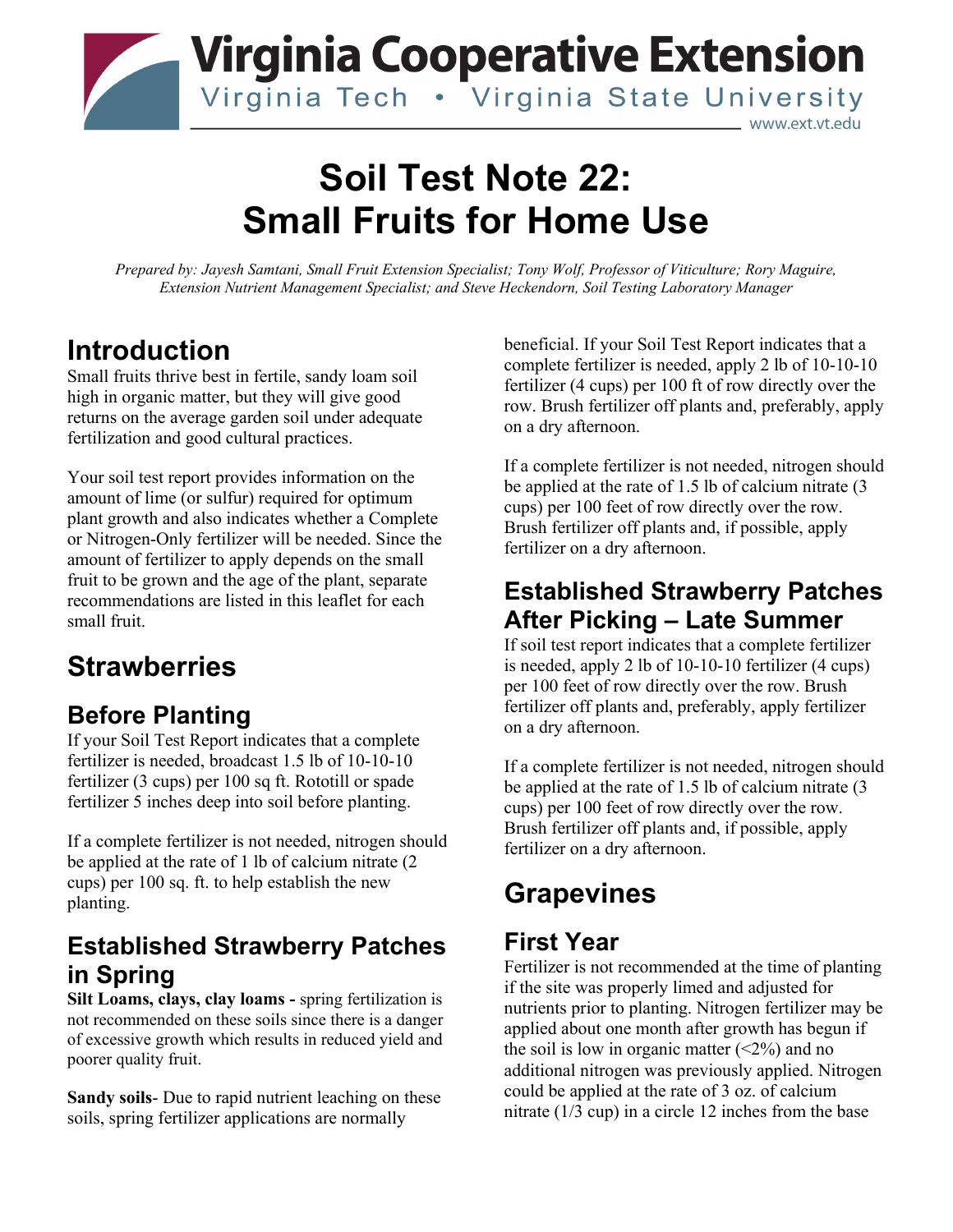of each vine. Repeat the fertilizer application about 6 weeks later.

#### **Second Year**

Apply fertilizer just after growth commences in the spring. If the soil test report indicates that a complete fertilizer is needed, apply 6 oz. of 10-10-10 fertilizer (2/3 cup) in a circle around each vine about 12 inches from the trunk. If a complete fertilizer is not needed, nitrogen can be applied at the rate of 3 oz. of calcium nitrate (1/3 cup) in a circle 12 inches from the base of each vine.

#### **Third and Subsequent Years**

Fertilizer application may be warranted with infertile soil. Fertilizer will not, however, compensate for poor weed management or drought. If the average cane growth in year-two was 3 feet or less, additional nitrogen might be needed. However, where proper pruning is practiced and competition from weeds and grass is kept to a minimum, vines may not require additional fertilizer in year-three. Fertilization after this point is based on observation of vine growth (weak to vigorous), leaf coloration and apparent nutrient deficiency symptoms, and fruit-set and crop level. Large, heavily cropped vines might benefit from annual, maintenance applications of 4 to 6 oz. of calcium nitrate per vine, applied as indicated above. Complete fertilizers, such as 10-10- 10, are rarely needed, but can be used instead of calcium nitrate.

## **Raspberries and Blackberries**

Apply fertilizer when growth begins in spring. If the soil test report indicates that a complete fertilizer is needed, apply 3 lb of 10-10-10 fertilizer (6 cups) per 100 feet of row. If a complete fertilizer is not needed, nitrogen should be applied at the rate of 2 lb of calcium nitrate (4 cups) per 100 feet of row.

## **Blueberries**

## **First Year**

Fertilization of blueberries is not recommended at the time of planting. However, fertilizer may be applied about one month after growth has been initiated. If the soil test report indicates that a complete fertilizer is needed, apply 4 oz. (1/2 cup) of

Virginia Cooperative Extension 2

10-10-10 fertilizer in a circle around each plant about 8 inches from its base. If a complete fertilizer is not needed, nitrogen should be applied at the rate of 2 oz. (1/4 cup) of ammonium sulfate in a circle 8 inches from each plant. Cottonseed meal, an organic fertilizer preferred by many home gardeners, may be used instead of ammonium sulfate at the rate of 8 oz. (1 cup) per plant.

### **Second and Subsequent Years**

Fertilizer should be applied to established blueberry bushes just before the buds begin to swell each spring. If the soil test report indicates that a complete fertilizer is needed, apply 2 oz. (1/4 cup) of 10-10-10 fertilizer for each year of growth up to a total of 16 oz. annually. (For example, if bushes are 4 years old, 8 oz. of 10-10-10 fertilizer will be needed). If a complete fertilizer is not needed, nitrogen should be applied at the rate of  $1$  oz. ( $1/8$  cup) of ammonium sulfate for each year of growth up to a total of 8 oz. annually. If desired, cottonseed meal may be used in place of ammonium sulfate at the rate of 8 oz. (1 cup) per plant for nonbearing bushes and 1 lb (2 cups) per plant for bearing bushes. Apply fertilizer in a circle around each plant approximately 8 inches from its base.

## **Currants and Gooseberries**

Currants and gooseberries are alternate hosts to the white pine blister rust disease. Since they are instrumental in the spread of this disease, their planting is restricted in many areas of Virginia. Before planting either of these fruits, contact your local Virginia Cooperative Extension Agent for regulations governing their production and shipment.

Apply fertilizer just before the buds begin to swell in the spring. If the soil test report indicates that a complete fertilizer is needed, apply 1 lb (2 cups) of 10-10-10 fertilizer in a circle around each plant about 8 inches from its base. If a complete fertilizer is not needed, then nitrogen should be applied at the rate of 8 oz. (1 cup) of nitrate of soda in a circle 8 inches from each plant.

## **Mulching**

Many small fruits are mulched to conserve moisture, check weed growth and add organic matter to the soil. Nearly any organic materials makes good mulch – straw, hay, pine needles, leaves, crushed corncobs, peat moss or sawdust. In general, mulches